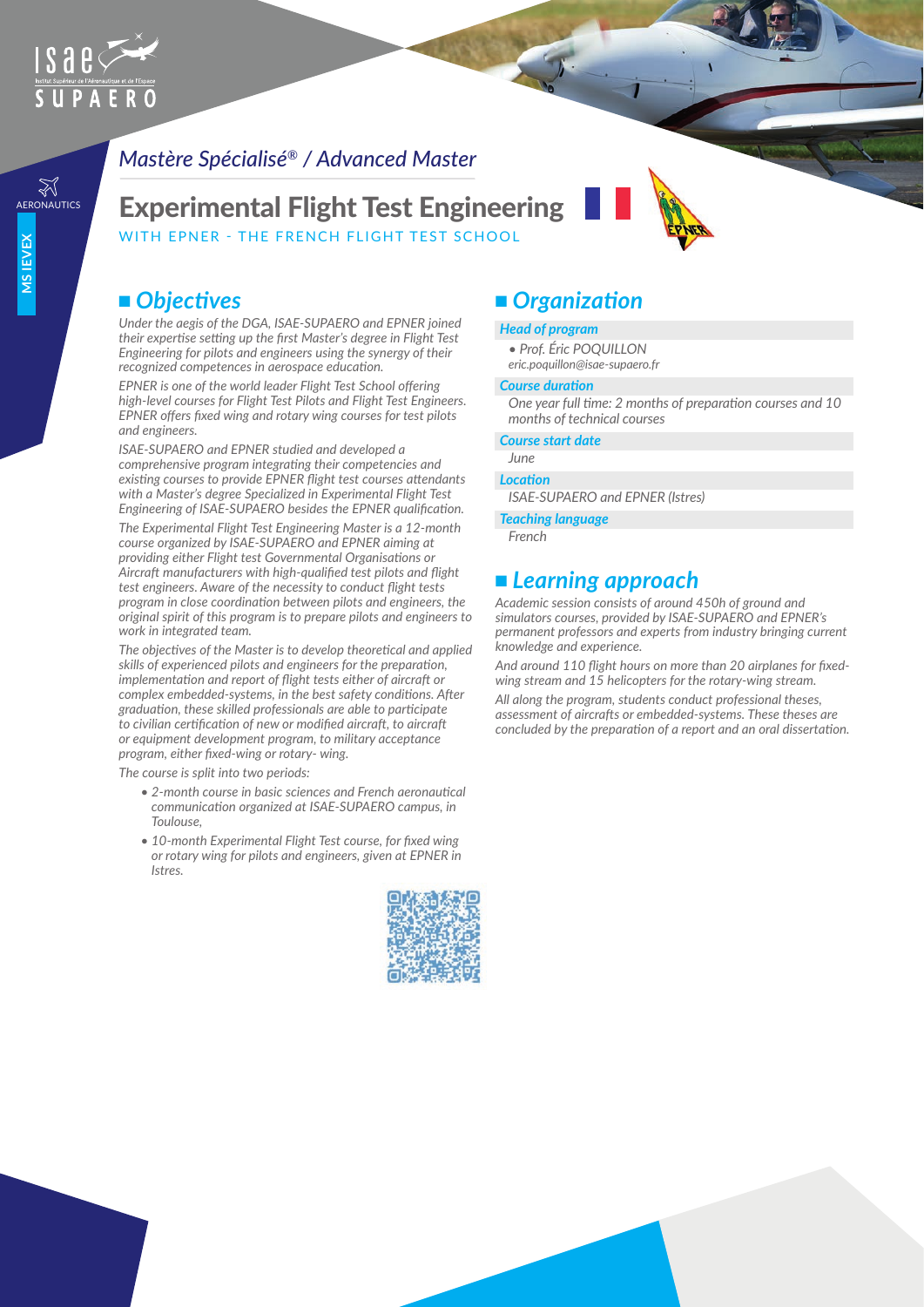# <sup>n</sup> *Syllabus*

#### *ISAE-SUPAERO part*

|                                           | <i>International</i><br>attendees | French<br>attendees |
|-------------------------------------------|-----------------------------------|---------------------|
| <b>Mathematics</b>                        |                                   |                     |
| Flight mechanics                          |                                   |                     |
| Automatic control and<br>aircraft control |                                   |                     |
| Visits of companies                       |                                   |                     |
| Advanced aeronautical<br>French           |                                   |                     |
| Aeronautical phraseology                  |                                   |                     |
| Aircraft preliminary design               |                                   |                     |
| Human factors                             |                                   |                     |

## <sup>n</sup>*Career opportunities*

*The Master intends to prepare skilled professionals, pilots or engineers for:*

- *Managers of flight tests implementation, flight envelop extension of aircraft or embedded-systems in close cooperation with design and development offices*
- *Managers of flight tests centers.*

#### *EPNER part*

*Systems engineering introduction – Safety of flight tests Basics of aerospace technics Documentation, procedures applied in flight tests programs – Performances tests Propulsion tests Handling tests Embedded-systems tests*

*Specific test (fixed-wind): flight envelop extension*

*Certification, acceptance, assessment, etc. – Specific test (fixed-wind): flight envelop extension - Specific flights, synthesis activities – Professional thesis*

## ■ *Admission procedure*

*Selection and admission by the French Ministry of Armed Forced, contact us for more detailed information.*

#### *Companies recruiting our students*

*Flight Test Centres, Air Force, Navy, Army, Airbus Group and its subsidiaries, BWB Germany, Dassault Aviation, ESA, Canadian Flight test center...*



#### *Why did you choose ISAE-SUPAERO and apply for this MS? What were your objectives?*

*RICE WILLIAMS Cohort 2019*

 *PATRICK CALLAGHAN Cohort 2021*

*This course was the only option and a great way to practice the French language in the sector of aviation while refreshing math and science I hadn't seen in 10 years. I was hoping to geta head start for EPNER.*

*This was a part of the flight test program at EPNER.* 

## *According to your experience, what are the strong assets of this master?*

*They're aren't many language programs that have an aviation and science emphasis so this is a great way to refresh math, science, and learn the french words that go along with studying at EPNER.* 

### *What are your career plans?*

*I hope to become a test pilot for the United States of America. Continue to work as a flight test engineer.*

*friendly, helpful support staff Excellent facilities.* 

*World class instructors with real world experience*